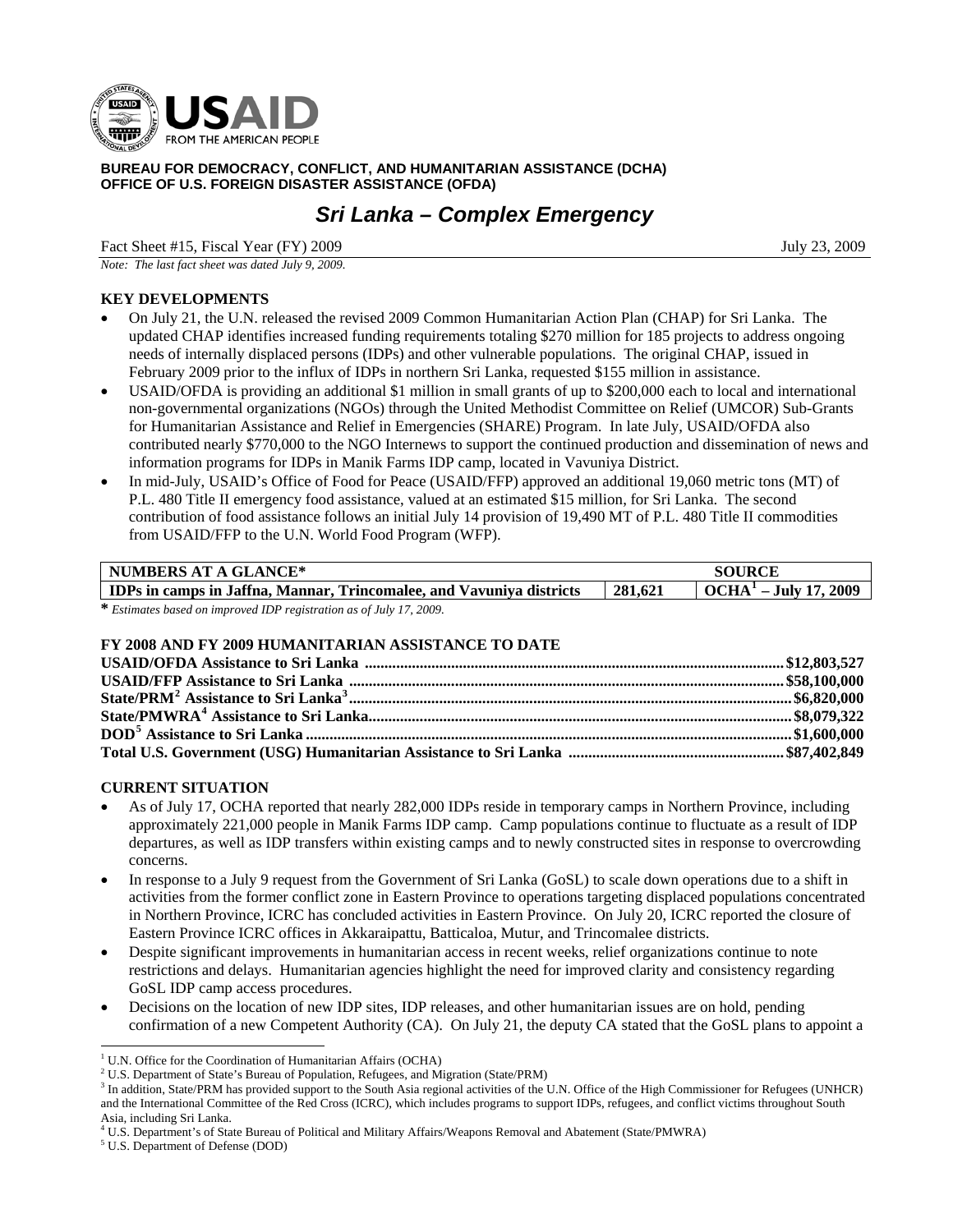new CA soon, following the July 12 appointment of the former CA as governor of Northern Province. The CA oversees all aspects of IDP camp administration, including humanitarian access.

#### *Displaced Populations*

- To date, the GoSL has authorized the departures of more than 5,800 IDPs, including elderly persons, people with learning disabilities, and individuals from other vulnerable groups, from IDP camps to host families and elders' welfare centers.
- As of July 14, the Office of the President National Data Center (Presidential Secretariat) had registered 101,260 IDPs and issued 50,000 identity cards to IDPs, according to the International Organization for Migration (IOM). The registration process represents ongoing GoSL efforts to develop and maintain a central IDP database. Completion of the registration process is expected by mid-September.

## *Emergency Food Assistance and Relief Commodities*

- USAID recently announced a second tranche of 19,060 MT of P.L. 480 Title II emergency food assistance for Sri Lanka. Despite this additional USAID/FFP contribution, WFP reports a projected pipeline break starting in October. WFP is considering alternative resources to mitigate or eliminate any pipeline breaks that might arise before the arrival of USAID/FFP contributions.
- From January 2009 through July 2, UNHCR reported that U.N. Non-Food Relief Items (NFRI) Cluster members had distributed more than 100,000 NFRI family kits, including kitchen sets, hygiene supplies, and clothes, to IDPs in camps and transit sites.

## *Health*

- In July, the GoSL Nutrition Department's Medical Research Institute and the U.N. Children's Fund (UNICEF) released the results of a May rapid assessment of the nutritional and health status of more than 1,000 children under five and 84 pregnant women in Manik Farms IDP camp. According to survey results, 41.9 percent of children had diarrheal diseases, 61.9 percent of children suffered from acute respiratory infections, and 6 percent had lower respiratory tract infections.
- From April to June, the U.N. World Health Organization (WHO) reported 68 admissions for meningitis and encephalitis from IDP sites to the medical ward of the Vavuniya General Hospital. Of the 68 admissions, WHO reported 34 deaths, representing a case fatality rate of 50 percent.
- In July, Medical Teams International (MTI) received more than \$360,000 through two USAID/OFDA-supported UMCOR grants to provide cash-for-work activities, community outreach health programs, emergency transportation services, and emergency health awareness campaigns in four zones of Manik Farms IDP camp, benefiting nearly 200,000 IDPs.
- On July 12, medical supplies and equipment donated by U.S. Pacific Command (PACOM) and valued at an estimated \$1.6 million arrived in Sri Lanka. The GoSL Ministry of Health plans to deliver the supplies directly to health centers in IDP camps and surrounding hospitals in Vavuniya District.

#### *Shelter and Settlements*

- To address overcrowding concerns and improve humanitarian conditions in IDP camps, GoSL authorities and humanitarian organizations continue to identify suitable sites for new IDP camps, clear land, construct tents and shelters, and transfer IDPs to newly established sites.
- To date, relief organizations have constructed 38,775 emergency shelters and tents of an estimated total of 48,958 required to improve living conditions at IDP camps in Jaffna, Mannar, Trincomalee, and Vavuniya districts, according to OCHA.

## *Water, Sanitation, and Hygiene (WASH)*

- With a grant of nearly \$200,000 through the UMCOR umbrella grant funded by USAID/OFDA, the NGO CARE is improving sanitation facilities for an estimated 8,000 IDPs in transit sites and Manik Farms IDP camp.
- As of July 21, the U.N. WASH Cluster had formed technical working groups of relief organizations to discuss contingency planning in preparation for the onset of the rainy season in October.

## **USG HUMANITARIAN ASSISTANCE**

- A USAID humanitarian assistance team composed of two USAID/OFDA staff members remains in Sri Lanka and is working closely with USAID/Sri Lanka, the U.S. Embassy in Colombo, and implementing partners to assess needs and coordinate USG humanitarian assistance.
- On October 21, 2008, U.S. Ambassador Robert O. Blake redeclared a disaster in Sri Lanka due to increased conflict and resulting displacement, requesting USAID/OFDA support for FY 2009.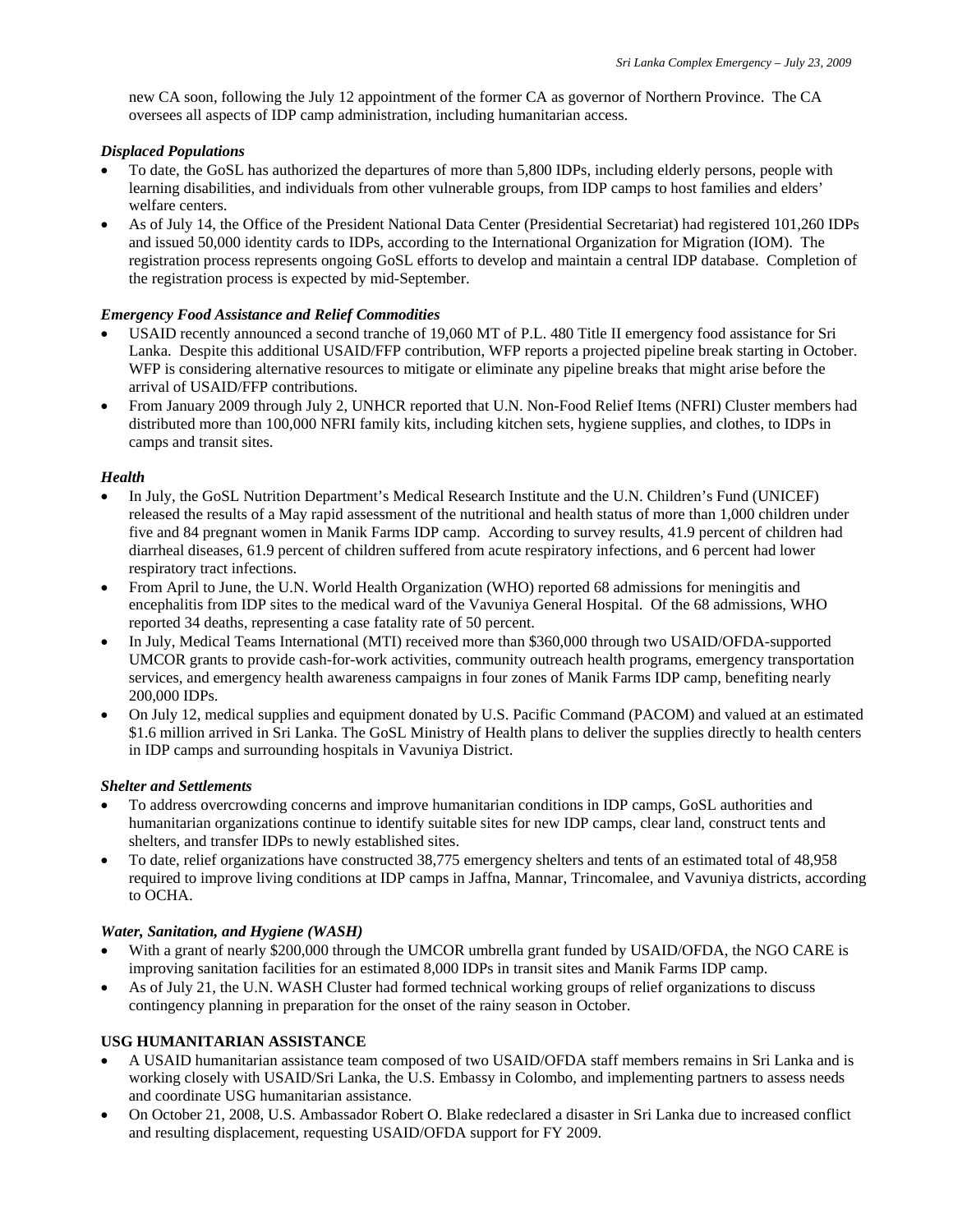- To date in FY 2009, USAID/OFDA has provided nearly \$8 million to assist IDPs and returnees, including support for health, logistics, protection, disaster risk reduction, agriculture and food security, economy and market systems, shelter and settlements, humanitarian coordination and information management, and WASH programs.
- In FY 2009, USAID/FFP has provided 38,550 MT of P.L. 480 Title II emergency food assistance, valued at nearly \$30 million, to WFP. To date in FY 2009, State/PRM has provided more than \$4.8 million to ICRC and UNHCR to support conflict-affected Sri Lankans. In addition, State/PRM has provided support to UNHCR and ICRC regional programs, which include activities to support IDPs, refugees, and conflict victims throughout South Asia, including Sri Lanka. State/PMWRA has also contributed \$6.6 million for humanitarian demining in key areas of northern Sri Lanka including Jaffna, Kilinochchi, Mannar, and Vavuniya districts. In July, DOD contributed medical supplies and equipment, valued at an estimated \$1.6 million, to primary health care centers and hospitals serving IDPs.

| USG HUMANITARIAN ASSISTANCE PROVIDED TO SRI LANKA       |
|---------------------------------------------------------|
| <b>FOR THE COMPLEX EMERGENCY IN FY 2008 AND FY 2009</b> |

| <b>FY 2009</b>                          |                                                                                                                                                                                                                    |                                                                                                         |               |  |
|-----------------------------------------|--------------------------------------------------------------------------------------------------------------------------------------------------------------------------------------------------------------------|---------------------------------------------------------------------------------------------------------|---------------|--|
| <b>Implementing Partner</b>             | <b>Activity</b>                                                                                                                                                                                                    | <b>Location</b>                                                                                         | <b>Amount</b> |  |
|                                         | <b>USAID/OFDA ASSISTANCE<sup>1</sup></b>                                                                                                                                                                           |                                                                                                         |               |  |
| Internews                               | Humanitarian Coordination and Management                                                                                                                                                                           | Vavuniya District                                                                                       | \$768,532     |  |
| IOM                                     | Health                                                                                                                                                                                                             | Jaffna, Mannar,<br>Vavuniya districts                                                                   | \$880,866     |  |
| <b>UMCOR</b>                            | Umbrella Award for Small Grants in Health,<br>Protection, Disaster Risk Reduction,<br>Agriculture and Food Security, Economy and<br>Market Systems, Shelter and Settlements, and<br>Water, Sanitation, and Hygiene | Batticaloa, Jaffna,<br>Kilinochchi,<br>Mannar,<br>Mullaitivu,<br>Trincomalee, and<br>Vavuniya districts | \$4,500,060   |  |
| <b>UNICEF</b>                           | Nutrition and Water, Sanitation, and Hygiene                                                                                                                                                                       | Ampara,<br>Batticaloa, Jaffna,<br>Kilinochchi,<br>Mullaitivu,<br>Trincomalee, and<br>Vavuniya districts | \$1,700,000   |  |
| <b>Administrative Costs</b>             |                                                                                                                                                                                                                    |                                                                                                         | \$25,287      |  |
| <b>TOTAL USAID/OFDA</b>                 |                                                                                                                                                                                                                    |                                                                                                         | \$7,874,745   |  |
| <b>USAID/FFP ASSISTANCE<sup>2</sup></b> |                                                                                                                                                                                                                    |                                                                                                         |               |  |
| <b>WFP</b>                              | 38,550 MT of P.L. 480 Title II Emergency<br>Food Assistance                                                                                                                                                        | Countrywide                                                                                             | \$29,538,000  |  |
| <b>TOTAL USAID/FFP</b>                  |                                                                                                                                                                                                                    |                                                                                                         | \$29,538,000  |  |
| <b>STATE/PRM ASSISTANCE</b>             |                                                                                                                                                                                                                    |                                                                                                         |               |  |
| <b>ICRC</b>                             | <b>IDP</b> Assistance and Protection                                                                                                                                                                               | Northern, North-<br>Central, and<br>Eastern provinces                                                   | \$1,760,000   |  |
| <b>UNHCR</b>                            | <b>IDP</b> Assistance and Protection                                                                                                                                                                               | Countrywide                                                                                             | \$3,070,000   |  |
| <b>TOTAL STATE/PRM</b>                  |                                                                                                                                                                                                                    | \$4,830,000                                                                                             |               |  |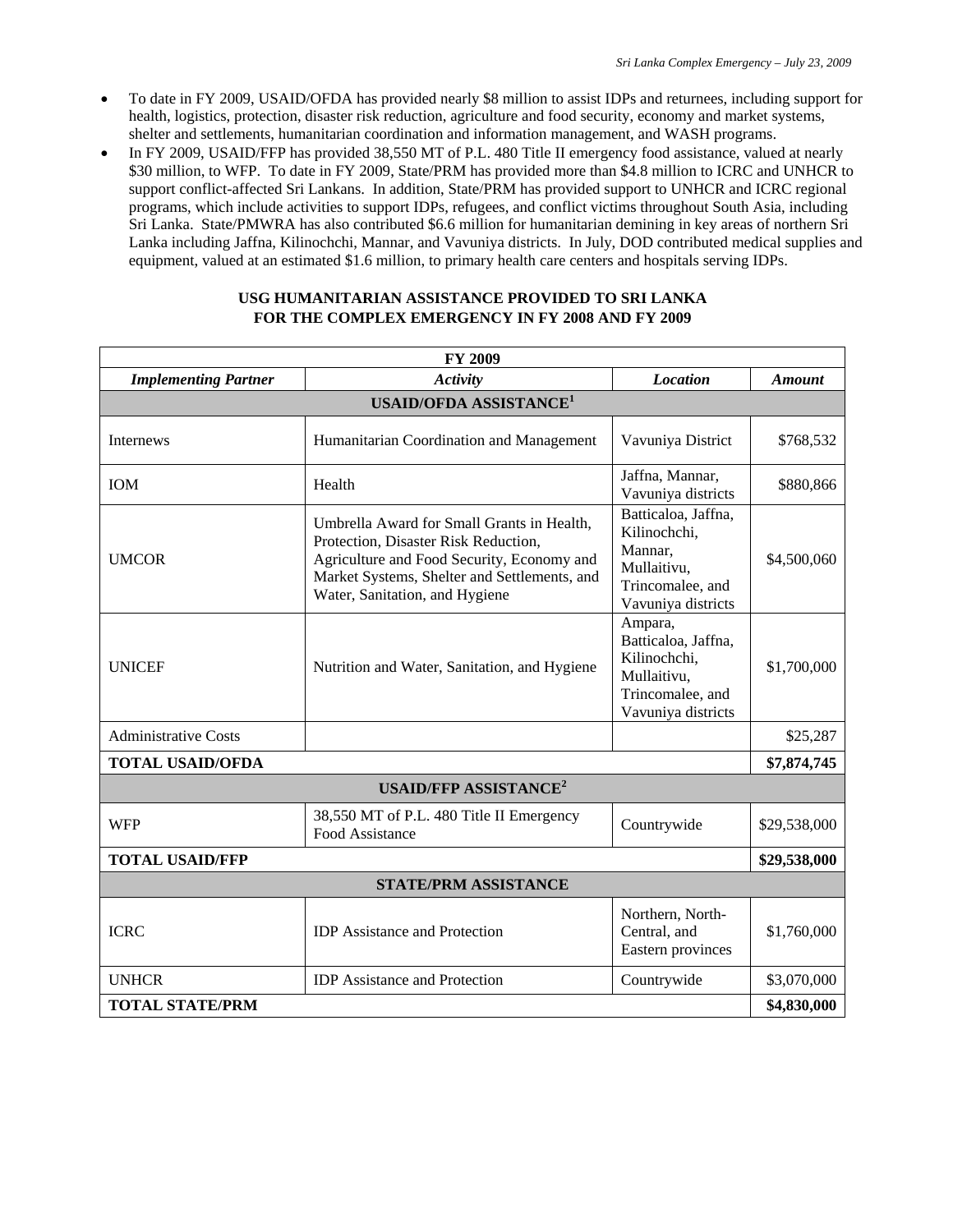| <b>STATE/PMWRA</b>                                                                                                             |                                     |                                                              |              |
|--------------------------------------------------------------------------------------------------------------------------------|-------------------------------------|--------------------------------------------------------------|--------------|
| Danish Demining Group<br>(DDG), HALO Trust, Mines<br>Advisory Group (MAG),<br><b>Swiss Foundation for Mine</b><br>Action (FSD) | Humanitarian Demining               | Jaffna,<br>Kilinochchi,<br>Mannar, and<br>Vavuniya districts | \$6,600,000  |
| <b>TOTAL STATE/PMWRA</b>                                                                                                       |                                     |                                                              | \$6,600,000  |
| <b>DOD</b>                                                                                                                     |                                     |                                                              |              |
| <b>DOD</b>                                                                                                                     | <b>Emergency Relief Commodities</b> | Vavuniya District                                            | \$1,600,000  |
| <b>TOTAL DOD</b>                                                                                                               |                                     |                                                              | \$1,600,000  |
| <b>TOTAL USG HUMANITARIAN ASSISTANCE IN FY 2009</b>                                                                            |                                     |                                                              | \$50,442,745 |

| <b>FY 2008</b>                                                 |                                                                                                                                                                                                       |                                                                                                         |               |
|----------------------------------------------------------------|-------------------------------------------------------------------------------------------------------------------------------------------------------------------------------------------------------|---------------------------------------------------------------------------------------------------------|---------------|
| <b>Implementing Partner</b>                                    | Activity                                                                                                                                                                                              | <b>Location</b>                                                                                         | <b>Amount</b> |
| <b>USAID/OFDA ASSISTANCE<sup>1</sup></b>                       |                                                                                                                                                                                                       |                                                                                                         |               |
| Agency for Technical<br>Cooperation and<br>Development (ACTED) | Agriculture and Food Security, Economy and<br>Market Systems, Water, Sanitation, and<br>Hygiene                                                                                                       | <b>Batticaloa District</b>                                                                              | \$599,999     |
| <b>IOM</b>                                                     | <b>Economy and Market Systems</b>                                                                                                                                                                     | Batticaloa, Jaffna,<br>Kilinochchi,<br>Mannar,<br>Trincomalee, and<br>Vavuniya districts                | \$605,000     |
| Internews                                                      | Humanitarian Coordination and Management                                                                                                                                                              | North, North-<br>Central, and<br><b>Eastern Provinces</b>                                               | \$826,851     |
| Norwegian Refugee Council                                      | Protection                                                                                                                                                                                            | Batticaloa,<br>Trincomalee, and<br>Vavuniya districts                                                   | \$614,991     |
| <b>UMCOR</b>                                                   | Umbrella Award for Small Grants in Health,<br>Protection, Risk Reduction, Agriculture and<br>Food Security, Economy and Market Systems,<br>Shelter and Settlements, Water, Sanitation,<br>and Hygiene | Batticaloa, Jaffna,<br>Kilinochchi,<br>Mannar,<br>Mullaitivu,<br>Trincomalee, and<br>Vavuniya districts | \$1,000,000   |
| <b>WFP</b>                                                     | Logistics, Emergency Relief Supplies                                                                                                                                                                  | Countrywide                                                                                             | \$1,250,000   |
| USAID/Sri Lanka                                                | Administration and Logistics                                                                                                                                                                          | Countrywide                                                                                             | \$31,941      |
| <b>TOTAL USAID/OFDA ASSISTANCE</b>                             |                                                                                                                                                                                                       |                                                                                                         | \$4,928,782   |
| <b>USAID/FFP ASSISTANCE<sup>2</sup></b>                        |                                                                                                                                                                                                       |                                                                                                         |               |
| <b>WFP</b>                                                     | 31,360 MT of P.L. 480 Title II Emergency<br>Food Assistance                                                                                                                                           | Countrywide                                                                                             | \$28,562,000  |
| <b>TOTAL USAID/FFP ASSISTANCE</b>                              |                                                                                                                                                                                                       |                                                                                                         | \$28,562,000  |
| <b>STATE/PRM ASSISTANCE</b>                                    |                                                                                                                                                                                                       |                                                                                                         |               |
| <b>UNHCR</b>                                                   | <b>IDP</b> Assistance                                                                                                                                                                                 | Countrywide                                                                                             | \$1,990,000   |
| <b>TOTAL STATE/PRM ASSISTANCE</b>                              |                                                                                                                                                                                                       |                                                                                                         | \$1,990,000   |